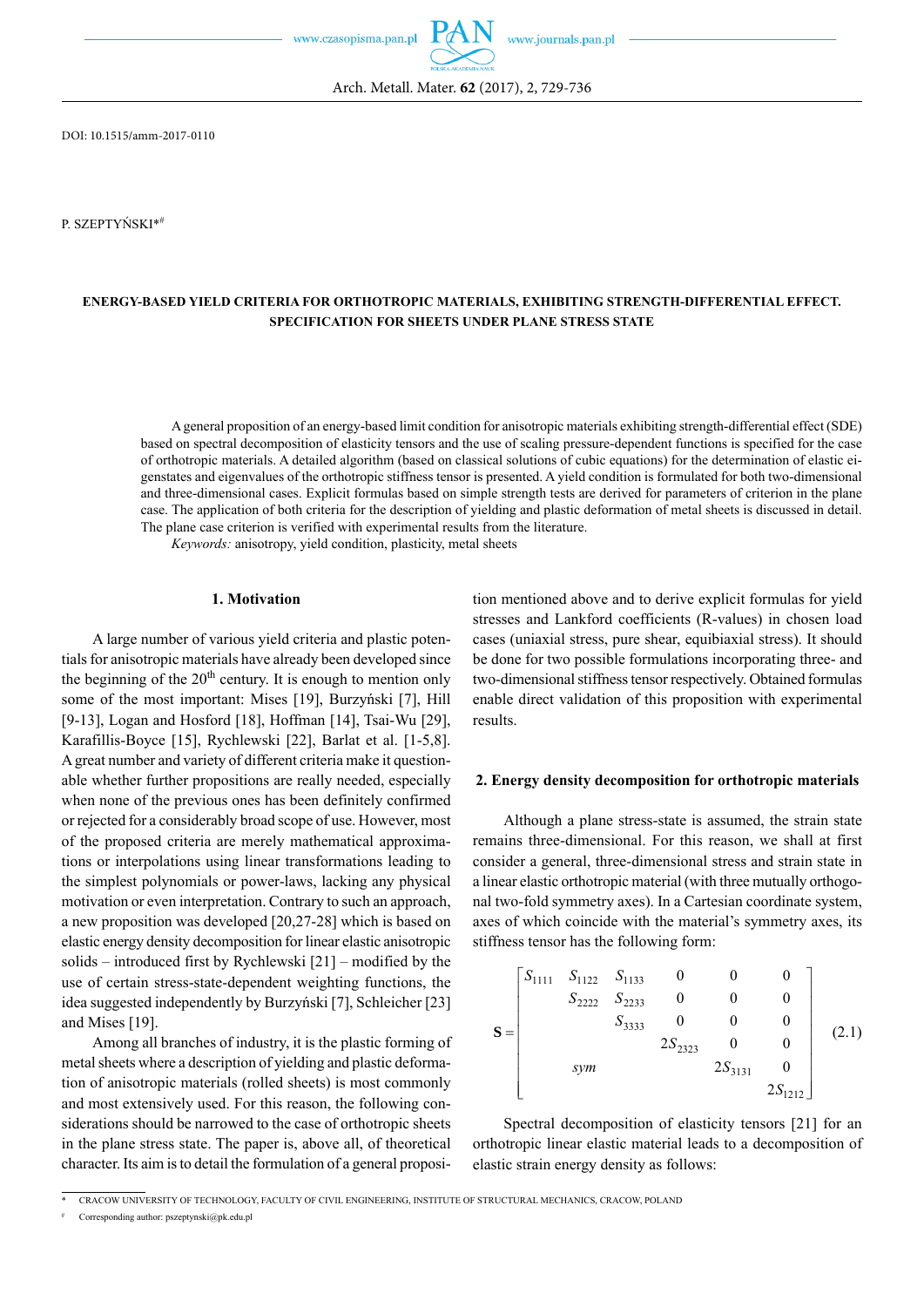

730

$$
\Phi = \sum_{i=1}^{6} \Phi_i \quad \text{where} \quad \Phi_i = \frac{|\sigma_i|^2}{2\lambda_i} \tag{2.2}
$$

where  $\lambda_i$  are eigenvalues of the stiffness tensor (Kelvin modulus) and |**σ***<sup>i</sup>* | are norms of the respective eigentensors. Such an additive decomposition (which is not an obvious thing for quadratic functions) is unique for given elasticity tensors. The weighted combination of components of this decomposition will be considered as a limit state criterion [20].

#### **2.1. Kelvin moduli and corresponding eigentensors**

The general form of spectral decomposition of orthotropic solids – namely methods of determination of Kelvin moduli and corresponding eigenstates – was discussed in  $[6,17]$ . In this section, I would like to propose an alternative complete algorithm for finding those quantities. Three of those energy density components correspond to pure shears in planes perpendicular to each of the symmetry axes, in the direction of the remaining two axes. The respective Kelvin moduli are simply the shear moduli in proper planes:

$$
\lambda_4 = 2S_{2323}
$$
  $\lambda_5 = 2S_{3131}$   $\lambda_6 = 2S_{1212}$  (2.3)

where S*ijkl* are components of the stiffness tensor in a coordinate system**,** the axes of which coincide with three perpendicular symmetry axes of the material (main orthotropy axes). In all further considerations, it is assumed that the axes of the coordinate system coincide with the main ortothropy axes. The other three components correspond to some stress states with, in general, non-zero hydrostatic component. Either none of them is a purely hydrostatic stress or one of them is a hydrostatic stress state and the other two are some deviatoric states (at most, one of them may be a pure shear) orthogonal to those three mentioned above. As each of those three stress states has zero off-diagonal (shear) components, hence the main orthotropy axes are principal axes of each one of them. Kelvin moduli may be found by employing the standard procedure for finding the roots of a cubic equation: 1. We introduce:

$$
\overline{\lambda} = \frac{S_{1111} + S_{2222} + S_{3333}}{3}
$$
  
\n
$$
\mathbf{T} = \begin{bmatrix} S_{1111} & S_{1122} & S_{1133} \\ S_{2222} & S_{2233} \\ \text{sym} & S_{3333} \end{bmatrix}
$$
  
\n
$$
\mathbf{D}_{\mathbf{T}} = \begin{bmatrix} S_{1111} - \overline{\lambda} & S_{1122} & S_{1133} \\ S_{2222} - \overline{\lambda} & S_{2233} \\ \text{sym} & S_{3333} - \overline{\lambda} \end{bmatrix}
$$
  
\n
$$
K_2 = \frac{1}{2} \text{tr}(\mathbf{D}_{\mathbf{T}} \cdot \mathbf{D}_{\mathbf{T}}) \quad K_3 = \det \mathbf{D}_{\mathbf{T}}
$$
  
\n
$$
\Delta = \left(\frac{K_3}{2}\right)^2 - \left(\frac{K_2}{3}\right)^3 \tag{2.4}
$$

2. Then we may consider three cases:

- a)  $\Delta = 0$ ,  $K_3 = 0 \rightarrow$  three equal eigenvalues (such a situation occurs only when all Poisson's ratios are equal to 0):  $\lambda_1 = \lambda_2 = \lambda_3 = \lambda$
- b)  $\Delta = 0$ ,  $K_3 \neq 0 \rightarrow$  one single and one double eigenvalue:

$$
\lambda_1 = \lambda_2 = \overline{\lambda} - \sqrt[3]{\frac{K_3}{2}} \quad \lambda_3 = \overline{\lambda} + 2\sqrt[3]{\frac{K_3}{2}} \tag{2.5}
$$

c)  $\Delta \neq 0$ ,  $K_3 \neq 0 \rightarrow$  three distinct eigenvalues.

$$
\lambda_i = \overline{\lambda} + \sqrt{\frac{4}{3} K_2 \cos \left( \frac{3\sqrt{3}}{2} \frac{K_3}{K_2^{3/2}} \right)} + \begin{bmatrix} \frac{1}{3} \arccos \left( \frac{3\sqrt{3}}{2} \frac{K_3}{K_2^{3/2}} \right) + \frac{1}{3} \arccos \left( \frac{3\sqrt{3}}{2} \frac{K_3}{K_2^{3/2}} \right) \end{bmatrix}
$$
 (2.6)

Projections of the stress state on eigensubspaces corresponding with the Kelvin moduli introduced above are:

$$
\begin{bmatrix}\n\sigma_1 \\
\sigma_2 \\
\sigma_3 \\
\sigma_4 \\
\sigma_5 \\
\sigma_6\n\end{bmatrix} =\n\begin{bmatrix}\np_{11} & p_{12} & p_{13} \\
p_{21} & p_{22} & p_{23} \\
p_{31} & p_{32} & p_{33} \\
\sigma_5 \\
\sigma_6\n\end{bmatrix}\n\begin{bmatrix}\n\sigma_{11} \\
\sigma_{22} \\
\sigma_{33} \\
1 \\
1 \\
0\n\end{bmatrix}\n\begin{bmatrix}\n\sigma_{11} \\
\sigma_{22} \\
\sigma_{33} \\
\sigma_{31} \\
\sigma_{12}\n\end{bmatrix}
$$
\n(2.7)

where

$$
p_{11} = \cos \kappa_1 \cos \kappa_2
$$
  
\n
$$
p_{12} = \cos \kappa_1 \sin \kappa_2
$$
  
\n
$$
p_{13} = \sin \kappa_1
$$
  
\n
$$
p_{21} = -\cos \kappa_3 \sin \kappa_2 + \sin \kappa_3 \sin \kappa_1 \cos \kappa
$$
  
\n
$$
p_{22} = \cos \kappa_3 \cos \kappa_2 + \sin \kappa_3 \sin \kappa_1 \sin \kappa_2
$$
  
\n
$$
p_{23} = -\sin \kappa_3 \cos \kappa_1
$$
  
\n
$$
p_{31} = \sin \kappa_3 \sin \kappa_2 + \cos \kappa_3 \sin \kappa_1 \cos \kappa_2
$$
  
\n
$$
p_{32} = -\sin \kappa_3 \cos \kappa_2 + \cos \kappa_3 \sin \kappa_1 \sin \kappa_2
$$
  
\n
$$
p_{33} = -\cos \kappa_3 \cos \kappa_1
$$

and parameters  $\kappa_1, \kappa_2, \kappa_3$  are closely related with non-dimensional invariants of the stiffness tensor termed *stiffness distributors.*  Parameters  $p_{ij}$  can be found as normalized solution of a linear system of dependent equations:

$$
\begin{bmatrix}\n(S_{1111} - \lambda_i) & S_{1122} & S_{1133} \\
S_{1122} & (S_{2222} - \lambda_i) & S_{2233} \\
S_{1133} & S_{2233} & (S_{3333} - \lambda_i)\n\end{bmatrix}\n\cdot\n\begin{bmatrix}\np_{i1} \\
p_{i2} \\
p_{i3}\n\end{bmatrix}\n=\n\begin{bmatrix}\n0 \\
0 \\
0\n\end{bmatrix}
$$
\n(2.8)

Employing the standard procedure for finding eigenvectors of a  $3\times3$  matrix, parameters  $p_{ij}$  can be found as components of a normalized cross product of any two independent rows of the matrix:

$$
p_{ij} = \frac{l_{ij}}{\sqrt{l_{i1}^2 + l_{i2}^2 + l_{i3}^2}} \qquad i, j = 1, 2, 3 \tag{2.9}
$$

where

$$
\begin{cases}\n l_{i1} = (T_{22} - \lambda_i)(T_{33} - \lambda_i) - T_{23}^2 \\
 l_{i2} = T_{31}T_{23} - T_{12}(T_{33} - \lambda_i) \\
 l_{i3} = T_{12}T_{23} - T_{31}(T_{22} - \lambda_i)\n\end{cases}
$$
\n(2.10)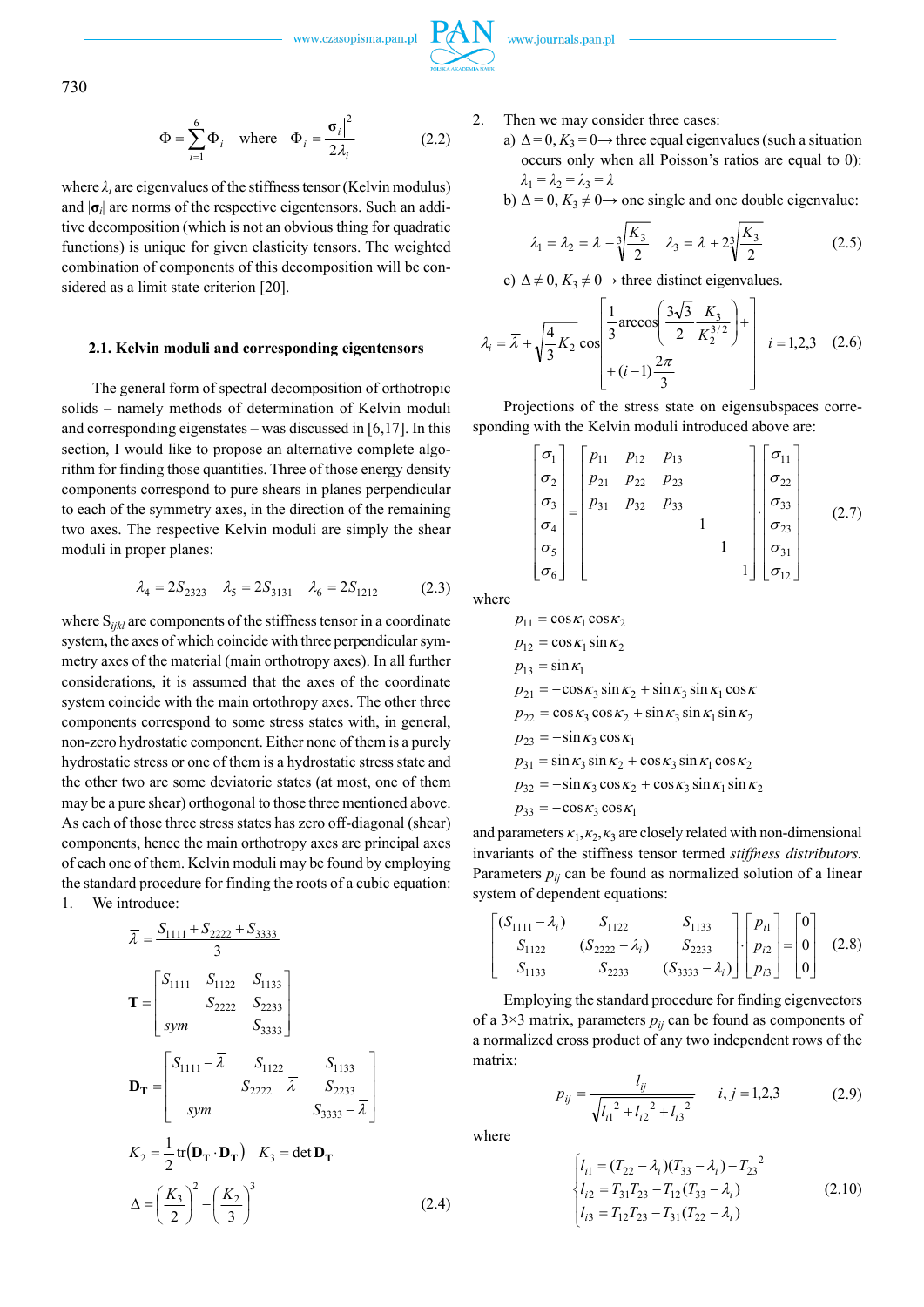731

$$
\begin{cases}\n l_{i1} = T_{23}T_{31} - T_{12}(T_{33} - \lambda_i) \\
 l_{i2} = (T_{11} - \lambda_i)(T_{33} - \lambda_i) - T_{13}^2 \\
 l_{i3} = T_{12}T_{31} - T_{23}(T_{11} - \lambda_i)\n\end{cases}
$$
\n(2.11)

or

$$
\begin{cases}\n l_{i1} = T_{23}T_{12} - T_{31}(T_{22} - \lambda_i) \\
 l_{i2} = T_{31}T_{12} - T_{23}(T_{11} - \lambda_i) \\
 l_{i3} = (T_{11} - \lambda_i)(T_{22} - \lambda_i) - T_{12}^2\n\end{cases}
$$
\n(2.12)

and  $T_{ij}$  are components of matrix **T** introduced in (2.4). In the case of a single eigenvalue, at least two of the above formulas provide a non-zero solution. In the case of one single and one double eigenvalue, the eigenstate corresponding with the single eigenvalue may be determined in a similar way, while two others may be any states with zero off-diagonal components, both of them being orthogonal to the former one. The case of a triple eigenvalue is a trivial one since any state with zero off-diagonal components is an eigenstate and any three such states constitute a basis.

Parameters  $\kappa_1, \kappa_2, \kappa_3$  can be found as:

$$
\kappa_1 = \arcsin p_{13}
$$
  $\kappa_2 = \arctg \frac{p_{12}}{p_{11}}$   $\kappa_3 = \arctg \frac{p_{23}}{p_{33}}$  (2.13)

The algorithm presented in the paper provides not a unique projection of the current stress state on a proper eigensubspace but only a single normalized eigenstate  $p_i$  which may be arbitrarily taken with either "+" or "–" sign. The choice of one of those solutions depends on what we choose to call a "positive" or "negative" eigenstate. As in the case of tension / compression, it is a matter of convention that we consider tension positive (e.g. hydrostatic pressure is very often signed in an opposite way). Nevertheless, the projection (which is unique, sign-independent) is calculated as  $\sigma_i = (\sigma \cdot p_i)p_i$  in which the sign of  $p_i$  plays no role.

#### **3. Yield condition**

We may consider the following limit state condition:

$$
\sum_{i=1}^{6} \eta_i(\sigma_i) \Phi_i = 1 \tag{3.1}
$$

where Φ*<sup>i</sup>* are components of the main orthogonal decomposition of elastic energy density for orthotropic material, *σ<sup>i</sup>* are projections of the stress state on the corresponding eigensubspace of stiffness tensor and *η<sup>i</sup>* are weighting functions termed *influence functions*. As is indicated by experiments, yield surface is often well described by a proper quadric surface which provides a description of the strength-differential effect [24-26] in uniaxial states. According to  $(2.2)$ , each energy component  $\Phi_i$  is proportional to  $|\sigma_i|^2$ . For this reason, we may assume the influence functions for states  $\sigma_i$  ( $i = 1,2,3$ ) – incorporating pressure-dependent state or states which are always present in uniaxial states – as rational functions of the type proposed by Burzyński [7]:

$$
\eta_i(\sigma_i) = A_i + \frac{B_i}{\sigma_i} \qquad (i = 1, 2, 3)
$$
\n(3.2)

Assuming that the material is also orthotropic in the plastic regime, the strength-differential effect is not observed for pure shears  $\sigma_i$  ( $i = 4,5,6$ ) and thus the yield condition is assumed to be in the form:

$$
f = \sum_{i=1}^{6} A_i \sigma_i^2 + \sum_{j=1}^{3} B_j \sigma_j - 1 = 0
$$
 (3.3)

The condition depends now on, in general, 12 independent parameters: nine constant parameters  $A_i$ ,  $B_j$  and three independent functions of stiffness distributors  $\kappa_1, \kappa_2, \kappa_3$  from which one can calculate nine parameters  $p_{ij}$  determining the mode of eigentensors  $\sigma_i$  ( $i = 1,2,3$ ) of the stiffness tensor. For materials exhibiting no strength-differential effect, it seems reasonable to take  $B_1 = B_2 = B_3 = 0$ .

Let us consider any stress state in which all its components are proportional to a single measure of stress  $\sigma$  (e.g. uniaxial tension, uniaxial compression, equibiaxial tension, shear stress), namely stress states of form  $\sigma = \sigma N$ , where **N** is a certain normalized state of the assumed form. The choice between two different states **N** and **–N** is a matter of arbitrary decision, e.g. when measures  $\sigma$  of both uniaxial tension and compression are meant to be positive, then  $N = n \otimes n$  should be taken in the former case, and –**N** in the latter. The stress state projections on eigenstates may be written as:

$$
\sigma_i = \sigma p_i \qquad i = 1, 2, ..., 6 \tag{3.4}
$$

where  $p_i = \mathbf{P}_i \cdot \mathbf{N}(\mathbf{P}_i)$  is an orthogonal projector on the *i*-th eigensubspace) is the projection of normalized stress state on a proper eigensubspace. The yield condition takes the form of a quadratic equation with respect to *σ*:

$$
A\sigma^2 + B\sigma - 1 = 0
$$
  
where  $A = \sum_{i=1}^{6} A_i p_i^2$   $B = \sum_{j=1}^{3} B_j p_j$  (3.5)

The limit value of the stress measure  $\sigma$ , at which material yields, is equal:

$$
\sigma_0 = \frac{-B \pm \sqrt{B^2 + 4A}}{2A} \tag{3.6}
$$

The equation will have, in general, two distinct roots. In the case of uniaxial load, they correspond with tensile and compressive strength. We will now consider a stress state in plane  $(x_1, x_2)$ :

$$
\boldsymbol{\sigma} = \begin{bmatrix} \sigma_{11} & \sigma_{12} \\ \sigma_{12} & \sigma_{22} \end{bmatrix} \tag{3.7}
$$

In such a case, the projection on the fourth and fifth eigensubspace is zero and so it will be for any plane stress state in plane  $(x_1, x_2)$ . This is because, by taking  $A_4 = A_5 = 0$ , we may cancel terms corresponding with those eigenstates in the yield criterion without any loss of generality.

or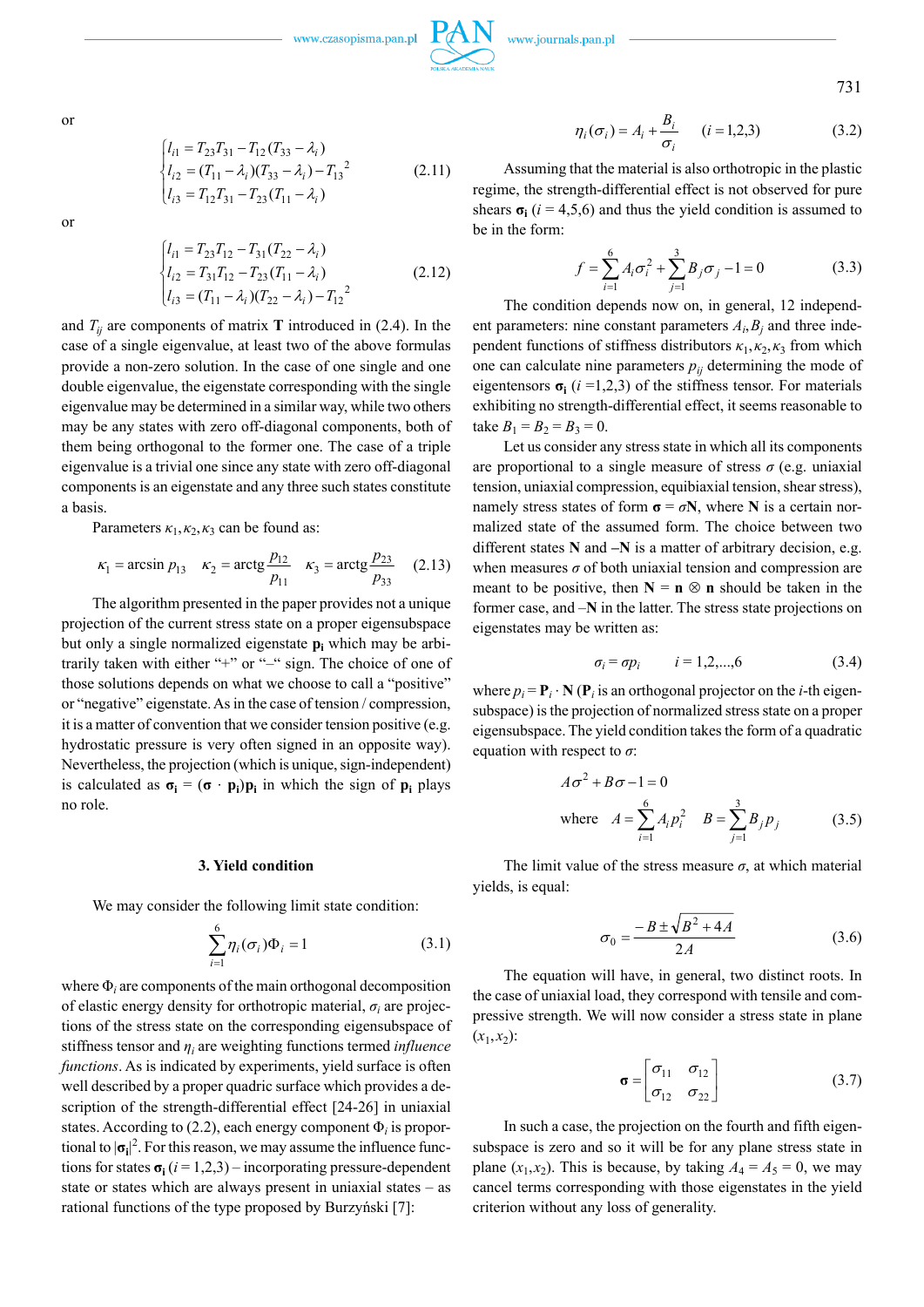

# 732

#### **3.1. Uniaxial stress state (tension / compression)**

Let us assume that the first axis of the coordinate system coincides with the rolling direction. Uniaxial stress state of magnitude  $\sigma$  oriented at angle  $\phi$  to the rolling direction (measured counterclockwise) is described as follows:

$$
\boldsymbol{\sigma} = \begin{bmatrix} \sigma_{11} & \sigma_{12} \\ \sigma_{12} & \sigma_{22} \end{bmatrix} = \sigma \begin{bmatrix} \cos^2 \phi & \cos \phi \sin \phi \\ \cos \phi \sin \phi & \sin^2 \phi \end{bmatrix} \tag{3.8}
$$

We may now project this state on appropriate eigenstates:

$$
\sigma_{1u}(\phi) = \sigma \left( p_{11} \cos^2 \phi + p_{12} \sin^2 \phi \right) = \sigma p_{1u}(\phi)
$$
  
\n
$$
\sigma_{2u}(\phi) = \sigma \left( p_{21} \cos^2 \phi + p_{22} \sin^2 \phi \right) = \sigma p_{2u}(\phi)
$$
  
\n
$$
\sigma_{3u}(\phi) = \sigma \left( p_{31} \cos^2 \phi + p_{32} \sin^2 \phi \right) = \sigma p_{3u}(\phi)
$$
  
\n
$$
\sigma_{6u}(\phi) = \sigma \left( \cos \phi \sin \phi \right) = \sigma p_{6u}(\phi)
$$
 (3.9)

and  $\sigma_{4u} = \sigma_{5u} = 0$ . Denoting:

$$
A_u(\phi) = A_1 p_{1u}^2 + A_2 p_{2u}^2 + A_3 p_{3u}^2 + A_6 p_{6u}^2
$$
  
\n
$$
B_u(\phi) = B_1 p_{1u} + B_2 p_{2u} + B_3 p_{3u}
$$
 (3.10)

uniaxial strength when loading at angle  $\phi$  to the rolling direction may be expressed as:

$$
k_{u}(\phi) = \frac{-B_{u}(\phi) \pm \sqrt{B_{u}^{2}(\phi) + 4A_{u}(\phi)}}{2A_{u}(\phi)}
$$
(3.11)

The two roots of the quadratic equation provided by the yield condition written for uniaxial stress state correspond with tensile and compressive strength. Of course, in the case of material exhibiting no strength-differential effect, proper modelling would require  $B_u(\phi) = 0$  and  $k_u(\phi) = \pm A_u^{-1/2}(\phi)$ .

# **3.2. Pure shear**

Pure shear stress state in plane  $(x_1, x_2)$ , with shear stresses  $\tau$ oriented at angle  $\phi$  (measured counterclockwise) to the rolling direction is described by tensor:

$$
\boldsymbol{\sigma} = \begin{bmatrix} \sigma_{11} & \sigma_{12} \\ \sigma_{12} & \sigma_{22} \end{bmatrix} = \tau \begin{bmatrix} -\sin 2\phi & \cos 2\phi \\ \cos 2\phi & \sin 2\phi \end{bmatrix} \tag{3.12}
$$

We may now project this state on appropriate eigenstates:

$$
\sigma_{1s}(\phi) = \tau [ (p_{12} - p_{11}) \sin 2\phi ] = \varphi_{1s}(\phi) \n\sigma_{2s}(\phi) = \tau [ (p_{22} - p_{21}) \sin 2\phi ] = \varphi_{2s}(\phi) \n\sigma_{3s}(\phi) = \tau [ (p_{32} - p_{31}) \sin 2\phi ] = \varphi_{3s}(\phi) \n\sigma_{6s}(\phi) = \tau [\cos 2\phi] = \varphi_{6s}(\phi)
$$
\n(3.13)

 $\sigma_{4s} = \sigma_{5s} = 0$ . Limit stress is expressed in an analogous way as in previous cases.

# **3.3. Equibiaxial stress state**

Equibiaxial stress state of magnitude  $\sigma$  oriented at any angle to the rolling direction is described as follows:

$$
\boldsymbol{\sigma} = \begin{bmatrix} \sigma_{11} & \sigma_{12} \\ \sigma_{12} & \sigma_{22} \end{bmatrix} = \sigma \begin{bmatrix} 1 & 0 \\ 0 & 1 \end{bmatrix} \tag{3.14}
$$

We may now project this state on appropriate eigenstates:

$$
\sigma_{1b} = \sigma(p_{11} + p_{12}) = \sigma p_{1b}
$$
  
\n
$$
\sigma_{2b} = \sigma(p_{21} + p_{22}) = \sigma p_{2b}
$$
  
\n
$$
\sigma_{3b} = \sigma(p_{31} + p_{32}) = \sigma p_{3b}
$$
\n(3.15)

 $\sigma_{4b} = \sigma_{5b} = \sigma_{6b} = 0$ . Limit stress is expressed in an analogous way as in previous cases.

#### **4. Plastic deformation**

One may use the yield condition function as a plastic potential

$$
\psi(\sigma) = \sum_{i=1}^{6} A_i \sigma_i^2 + \sum_{j=1}^{3} B_j \sigma_j
$$
 (4.1)

in an associated flow rule of Levy-Mises equations:

$$
\mathrm{d}\varepsilon_{ij}^p = \mathrm{d}\Lambda \frac{\partial \psi}{\partial \sigma_{ij}}
$$

Although yield condition (3.3) may be well interpreted in terms of elastic energy density, it is no longer so in the case of plastic potential  $(4.1)$  – since the stress-strain relation becomes non-linear after yielding, elastic energy density cannot be any longer decomposed into (2.2). However, function (4.1) may be still a fair approximation of the plastic potential as it is indicated by broad use of Levy-Mises equations with a flow rule associated with Maxwell-Huber-Mises-Hencky yield criterion for isotropic solids, which has clear energetic interpretation within the elastic range. Dependency of plastic potential on elastic constants (via parameters  $\kappa_i$ ) may raise further questions, due to permanent changes in the internal structure of the material and due to progressive induction of anisotropy during plastic deformation. It is known, however, that elastic constants themselves remain almost unchanged during plastic deformation so function (4.1) may still provide a valuable proposition for a plastic potential even if it lacks clear interpretation after reaching the yield point.

Components of the plastic strain rate tensor may be now calculated. We will be interested in the strain rate components which enable us to calculate Lankford coefficients (plastic strain ratios, R-values):

$$
R_{\phi}^{u} = \frac{d\varepsilon_{2'2'}^{p}}{d\varepsilon_{3'3'}^{p}} - R
$$
-value for uniaxial load (4.2)

$$
R_{\phi}^{b} = \frac{d\varepsilon_{22'}^{p}}{d\varepsilon_{1T}^{p}} - R
$$
-value for equibiaxial load (4.3)

$$
R_{\phi}^{s} = \frac{d\varepsilon_{12}^{p}}{d\varepsilon_{33'}^{p}} - R \text{-value for pure shear load} \qquad (4.4)
$$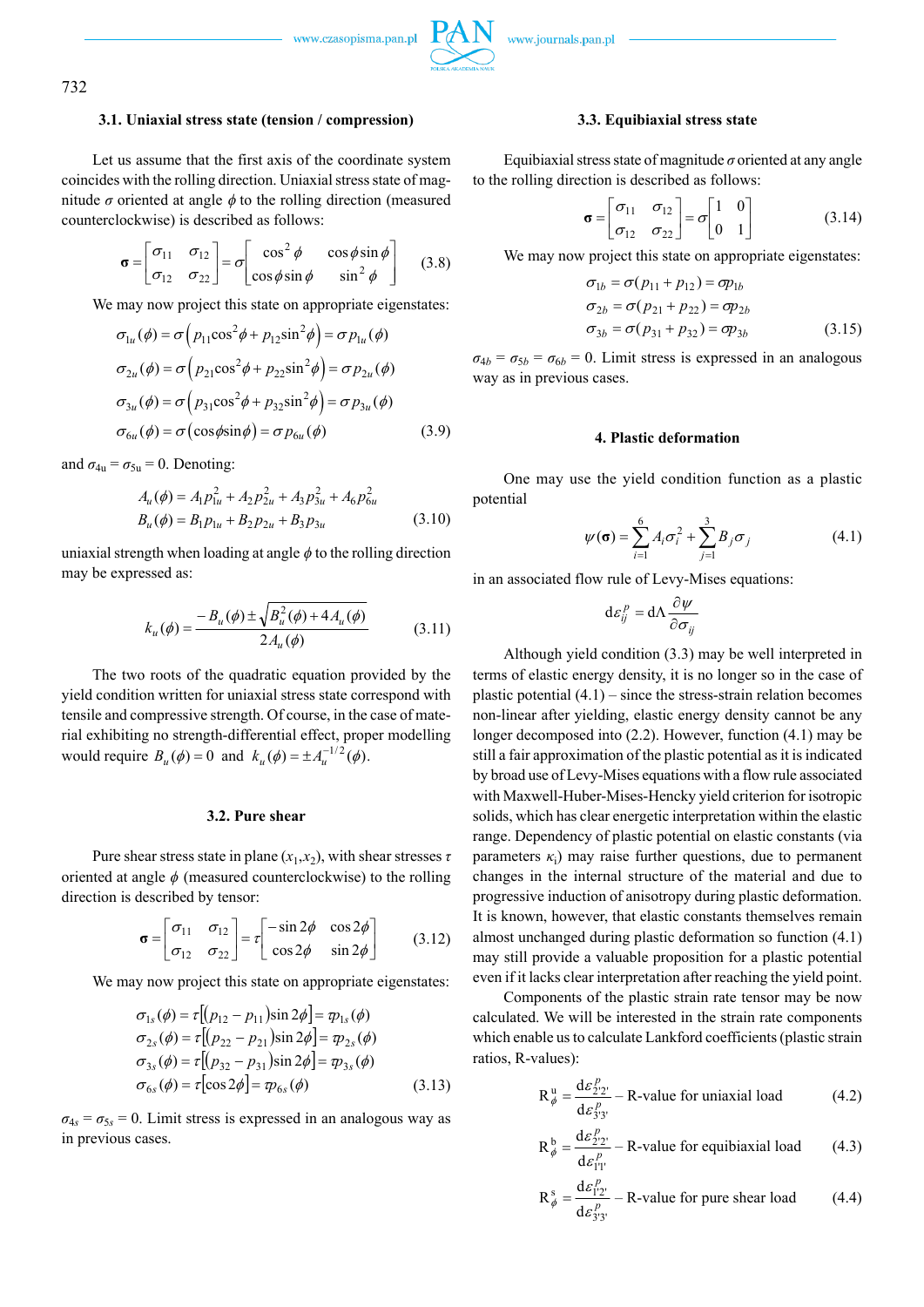733

In the above formulas, direction 1' denotes the load direction (which, in general, does not coincide with the rolling direction denoted with 1), direction 2' is the one in the plane of the sheet and perpendicular to the load direction and direction 3' is the through-thickness direction. Components of the strain increment tensor in the coordinate system in which the first axis is parallel to the rolling direction are obtained through differentiation of the plastic potential:

$$
d\varepsilon_{11}^{p} = d\Lambda \frac{\partial \psi}{\partial \sigma_{11}} = d\Lambda \left[ \sum_{i=1}^{3} (2A_{i}\sigma_{i}p_{i1} + B_{i}p_{i1}) \right]
$$
  
\n
$$
d\varepsilon_{22}^{p} = d\Lambda \frac{\partial \psi}{\partial \sigma_{22}} = d\Lambda \left[ \sum_{i=1}^{3} (2A_{i}\sigma_{i}p_{i2} + B_{i}p_{i2}) \right]
$$
  
\n
$$
d\varepsilon_{33}^{p} = d\Lambda \frac{\partial \psi}{\partial \sigma_{33}} = d\Lambda \left[ \sum_{i=1}^{3} (2A_{i}\sigma_{i}p_{i3} + B_{i}p_{i3}) \right]
$$
  
\n
$$
d\varepsilon_{12}^{p} = d\Lambda \frac{\partial \psi}{\partial \sigma_{12}} = d\Lambda [2A_{6}\sigma_{6}]
$$
\n(4.5)

Values corresponding to uniaxial load at angle  $\phi$  to the rolling direction are obtained by substitution of  $\sigma_{in}$  defined in section 3.1 instead of  $\sigma_i$  – similarly, for pure shear and equibiaxial load, we shall use  $\sigma_{is}$  (section 3.2) and  $\sigma_{ib}$  (section 3.3) respectively. Having determined the plastic strain increment tensor, we may calculate components needed to calculate the Lankford coefficients using transformation formulas:

$$
d\varepsilon_{11'}^p = d\varepsilon_{11}^p \cos^2 \phi + d\varepsilon_{22}^p \sin^2 \phi + d\varepsilon_{12}^p \sin 2\phi
$$
  
\n
$$
d\varepsilon_{22'}^p = d\varepsilon_{11}^p \sin^2 \phi + d\varepsilon_{22}^p \cos^2 \phi - d\varepsilon_{12}^p \sin 2\phi
$$
  
\n
$$
d\varepsilon_{12'}^p = \frac{1}{2} (d\varepsilon_{22}^p - d\varepsilon_{11}^p) \sin 2\phi + d\varepsilon_{12}^p \cos 2\phi
$$
  
\n
$$
d\varepsilon_{33'}^p = d\varepsilon_{33}^p
$$
\n(4.6)

Please note, that, in general, the incompressibility condition  $d\varepsilon_{11}^p + d\varepsilon_{22}^p + d\varepsilon_{33}^p = 0$  may not be fulfilled, as it depends on elastic and strength properties of the material incorporated in parameters  $p_{ij}$  and  $A_i, B_i$  respectively. It is closely related to pressure-dependency of the yield criterion with which plastic potential is associated. If a hydrostatic state is an eigenstate of the elasticity tensors (so called "volumetrically isotropic materials") and the yield condition assumes that an influence function corresponding with this state is constantly equal zero, then both the yield function and the plastic potential associated with it are pressure-independent and describe plastically incompressible material.

# **5. Alternative proposition of yield criterion based on spectral decomposition of the plane stiffness tensor**

All above considerations may be similarly done based on spectral decomposition of the plane stiffness tensor [27]:

$$
\mathbf{S} = \begin{bmatrix} S_{1111} & S_{1122} & 0 \\ S_{1122} & S_{2222} & 0 \\ 0 & 0 & 2S_{1212} \end{bmatrix} \tag{5.1}
$$

Components of the stiffness tensor may be expressed in terms of the most commonly used measures of stiffness, namely the longitudinal stiffness modulus (Young modulus) and the transverse stiffness modulus (Kirchhoff modulus), i.e. as:

$$
S_{1111} = \frac{E_1^2}{E_1 - E_2 v_{12}^2}, \quad S_{2222} = \frac{E_1 E_2}{E_1 - E_2 v_{12}^2},
$$
  

$$
S_{1122} = \frac{E_1 E_2 v_{12}}{E_1 - E_2 v_{12}^2}, \quad S_{1212} = G
$$
 (5.2)

where  $E_1$  and  $E_2$  denotes the Young modulus along the rolling direction and along the transverse direction respectively, *ν*<sub>12</sub> is the Poisson's ratio when stretching along the rolling direction and *G* is the Kirchhoff modulus. Similar formulas may be written incorporating ratio  $v_{21}$ . In this case, the main decomposition of elastic energy density is as follows:

$$
\Phi = \sum_{i=1}^{3} \Phi_i \quad \text{where} \quad \Phi_i = \frac{\sigma_i^2}{2\lambda_i} \tag{5.3}
$$

and

$$
\begin{bmatrix} \sigma_1 \\ \sigma_2 \\ \sigma_3 \end{bmatrix} = \begin{bmatrix} \cos \kappa & \sin \kappa \\ -\sin \kappa & \cos \kappa \\ 0 & 1 \end{bmatrix} \begin{bmatrix} \sigma_{11} \\ \sigma_{22} \\ \sigma_{12} \end{bmatrix}
$$
 (5.4)

where the Kelvin moduli are equal

$$
\lambda_1 = \frac{2E_1E_2}{E_2 + E_1 - \sqrt{(E_2 - E_1)^2 + 4v_{12}^2E_2^2}}
$$
\n
$$
\lambda_2 = \frac{2E_1E_2}{E_2 + E_1 + \sqrt{(E_2 - E_1)^2 + 4v_{12}^2E_2^2}}
$$
\n
$$
\lambda_3 = 2G \tag{5.5}
$$

and parameter  $\kappa$  is a function of the stiffness distributor and it is given as

$$
\kappa = -\arctg\left[\frac{E_1}{2v_{12}}\left(\frac{1}{E_2} - \frac{1}{E_1} - \sqrt{\left(\frac{1}{E_2} - \frac{1}{E_1}\right)^2 + \frac{4v_{12}^2}{E_1^2}}\right)\right] \quad (5.6)
$$

The yield condition using the Burzyński-type influence function becomes:

$$
f = A_1 \sigma_1^2 + B_1 \sigma_1 + A_2 \sigma_2^2 + B_2 \sigma_2 + A_3 \sigma_3^2 - 1 = 0
$$
 (5.7)

Parameters  $A_i(i = 1,2,3)$   $B_i(j = 1,2)$  may be uniquely determined knowing the tensile and compressive strength of the material along the rolling direction and along the direction perpendicular to it  $k_{t1}$ ,  $k_{t2}$ ,  $k_{c1}$ ,  $k_{c2}$  and knowing the limit shear stress  $k<sub>s</sub>$  when shearing along those directions:

$$
A_{1} = \frac{1}{k_{t1}^{2}} \left[ \frac{\sin^{2} \kappa}{K^{2} k_{2} (\sin^{4} \kappa - \cos^{4} \kappa)} + \frac{1}{k_{t1}^{2}} \left[ -\frac{\cos^{2} \kappa}{k_{1} (\sin^{4} \kappa - \cos^{4} \kappa)} \right] \right]
$$
  
\n
$$
B_{1} = \frac{1}{k_{t1}} \left[ \cos \kappa \frac{k_{1} - 1}{k_{1}} + \frac{\sin \kappa}{K} \frac{k_{2} - 1}{k_{2}} \right]
$$
(5.8)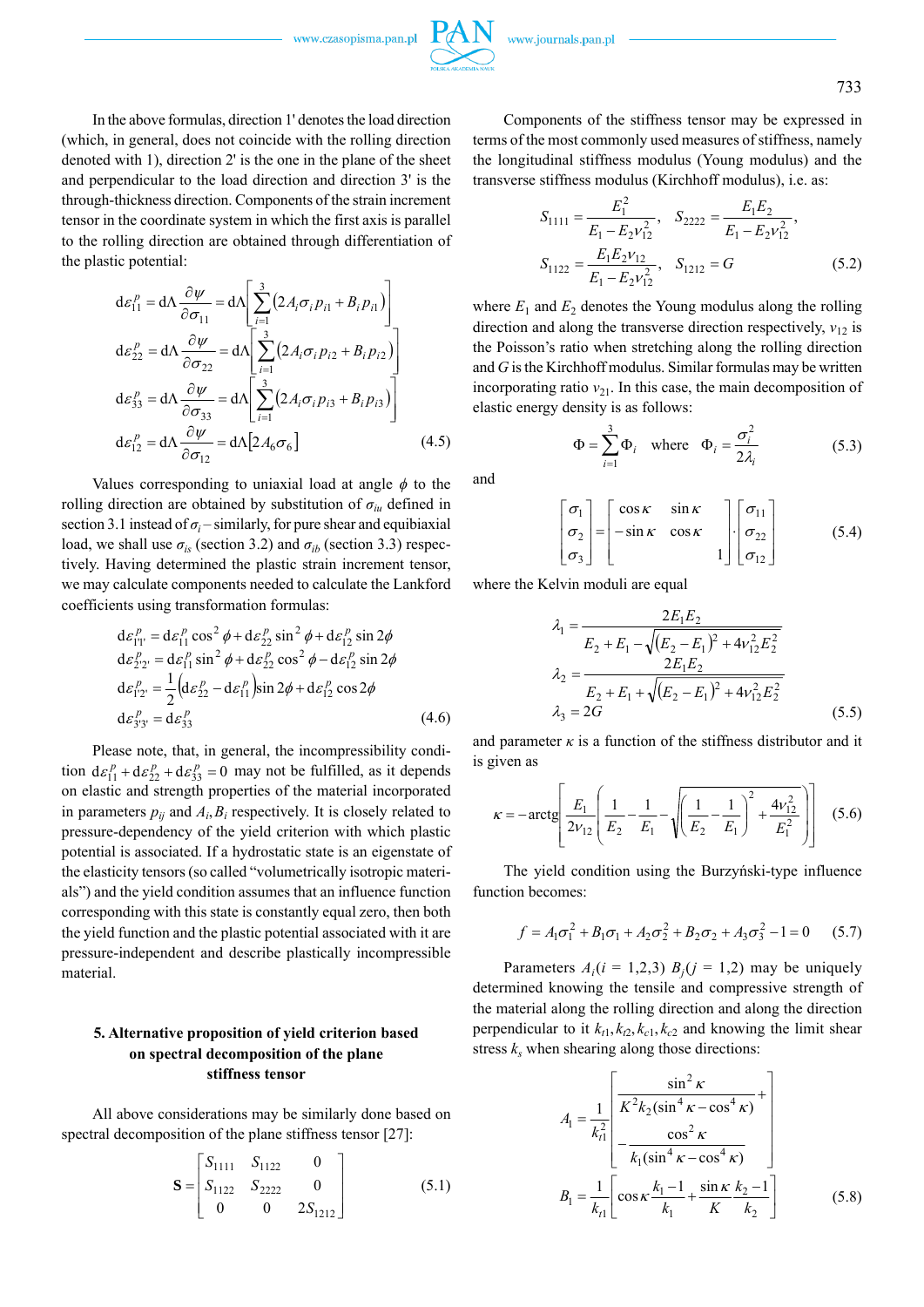734

$$
A_2 = \frac{1}{k_1^2} \begin{bmatrix} \frac{\sin^2 \kappa}{k_1 (\sin^4 \kappa - \cos^4 \kappa)} + \\ \frac{\cos^2 \kappa}{k_2 (\sin^4 \kappa - \cos^4 \kappa)} \end{bmatrix}
$$
  
\n
$$
B_2 = \frac{1}{k_{t1}} \begin{bmatrix} \frac{\cos \kappa}{k_2 - 1} - \sin \kappa \frac{k_1 - 1}{k_1} \\ \frac{k_2}{k_2} \end{bmatrix}
$$
  
\n
$$
A_3 = \frac{1}{k_s^2}
$$
 (5.8continued)

where

$$
K = \frac{k_{t2}}{k_{t1}} \quad k_1 = \frac{k_{c1}}{k_{t1}} \quad k_2 = \frac{k_{c2}}{k_{t2}} \tag{5.9}
$$

Instead of these parameters, the whole criterion may be determined with a different set of strength quantities. Shear strength – often difficult to determine precisely for metal sheets – may be replaced, i.e. with a tensile or compressive strength along the direction aligned to the rolling direction at an angle, e.g. 45°:

$$
k_s = \left[ \sqrt{\frac{4}{k_{t45}^2} - \frac{2}{k_{t45}} B_{45} - A_{45}} \right]^{-1}
$$
  

$$
k_s = \left[ \sqrt{\frac{4}{k_{c45}^2} + \frac{2}{k_{c45}} B_{45} - A_{45}} \right]^{-1}
$$
 (5.10)

where:

$$
A_{45} = A_1(\cos \kappa + \sin \kappa)^2 + A_2(\cos \kappa - \sin \kappa)^2
$$
  
\n
$$
B_{45} = B_1(\cos \kappa + \sin \kappa) + B_2(\cos \kappa - \sin \kappa)
$$
 (5.11)

All the above formulas simplify much if the material is considered symmetric. Namely, when tensile and compressive strength for each direction are considered equal:  $k_1 = k_2 = 1$ . Having completely determined the criterion, we are able to find strength in an arbitrary chosen stress state, e.g. uniaxial state, pure shear or equibiaxial state. They can be found easily using

formulas analogous to equations (3.10) and (3.11). Pure shear in the direction aligned at a given angle  $\phi$  to the rolling direction is of greater interest. Let us consider the case of  $\phi = 45^{\circ}$ . In the limit state, the stress state components are  $\sigma_{11} = -\sigma_{22} = k_{s45}$ , the rest of them being zero. Denoting:

$$
A = A_1(\cos \kappa - \sin \kappa)^2 + A_2(\cos \kappa + \sin \kappa)^2
$$
  
\n
$$
B = B_1(\cos \kappa - \sin \kappa) - B_2(\cos \kappa + \sin \kappa)
$$
 (5.12)

the solution is:

$$
k_{s45}^{(1)} = \frac{-B - \sqrt{B^2 + 4A}}{2A} \quad k_{s45}^{(2)} = \frac{-B + \sqrt{B^2 + 4A}}{2A} \quad (5.13)
$$

Two distinct roots of this equation indicate that there occurs a strength-differential effect in shearing. Namely, shear strength depends not only on the orientation of shearing direction but also on the sign of stresses. At first, it may seem in contradiction with our expectations. However, we must note that shear tests of sheet specimens are relatively rare and are difficult to be performed in such a way that the obtained shear is truly a pure one. The second thing is that, most often, such tests are performed along the rolling direction or perpendicularly to it and, in those two particular directions, the considered effect – according to the above proposition – does not occur. The most important reason for not denying this result is an obvious observation that comes from the interpretation of shearing at an angle 45° to the rolling direction. Depending on the sign of the stress, either the fibres along the rolling direction are stretched and the perpendicular ones compressed or in an opposite way. Since the tensile and compressive strengths are assumed different for a single direction and also different between any two distinct directions, it is natural that strength-differential effect should occur also in shearing. For the same reasons, SDE should not be present when shearing along the rolling direction and the transverse one. In both cases, no matter the sign of the stress, the same fibres at an angle 45° to the rolling direction are stretched and compressed – compare Fig. 1 and Fig. 2. This issue may be the subject of further experimental investigation.



Fig. 1. Strength-differential effect (SDE) when shearing. Fibres along the rolling direction (RD) being stretched or compressed depending on the sign of the shear stress



Fig. 2. Lack of SDE when shearing along the rolling direction (RD) and the transverse one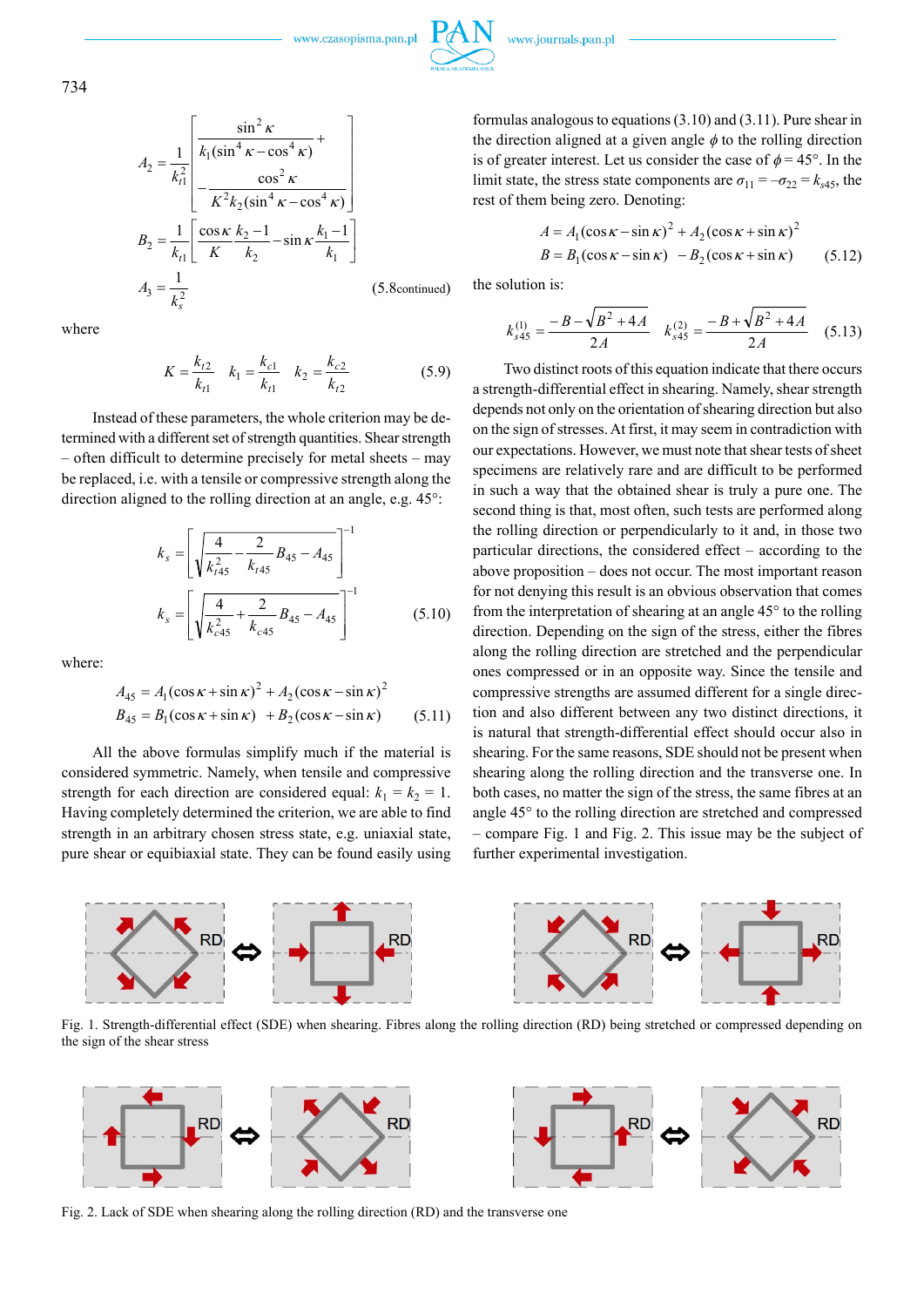



#### **5.1. Experimental verification**

The proposed criterion was verified with the use of experimental data on Ti-6Al-4V titanium alloy given by Khan et al. [16].

# TABLE 1

Tensile (t) and compressive (c) strength along the rolling direction and perpendicularly to it

|                                                                |  | K., |  |
|----------------------------------------------------------------|--|-----|--|
| 955,71 MPa   902,55 MPa   1087,1 MPa   933,86 MPa   515,47 MPa |  |     |  |

#### TABLE 2

Compressive yield stress measured at different angles about the rolling direction

| $ k_c(\phi = 0^{\circ}) = k_{c1}  k_c(\phi = 15^{\circ})   k_c(\phi = 30^{\circ})   k_c(\phi = 45^{\circ})   k_c(\phi = 90^{\circ})$ |  |  |
|--------------------------------------------------------------------------------------------------------------------------------------|--|--|
| 1087,1 MPa   1043,9 MPa   1021,2 MPa   992,95 MPa   933,86 MPa                                                                       |  |  |

Due to the lack of data on the elastic properties of the considered titanium alloy, parameters  $A_i(i = 1,2,3)$   $B_i(j = 1,2)$ were determined with the use of formulas (5.8)-(5.11), while parameter  $\kappa$  was determined in such a way that the shear strength predicted by formula (5.7) fitted the one measured in the experiment. The following results were obtained:

$$
\kappa = 0,71254
$$
  
\n $A_1 = 3,0336 \cdot 10^{-7}$   $B_1 = 1,1998 \cdot 10^{-4}$   
\n $A_2 = 1,8456 \cdot 10^{-6}$   $B_2 = -5,5467 \cdot 10^{-5}$  (5.14)

The value of the function of the stiffness distributor  $\kappa$  = 0,71254 for an average value of Poisson's ratio for Ti-6Al-4V alloy  $v = 0,342$  corresponds with the ratio of Young moduli along the rolling direction and along the transverse one  $E_1/E_2 = 1,100$ . Yield stresses along those two directions, both in tension and in compression, are predicted exactly, as well as limit shear stress and yield stress in compression at 45°. Using equation (5.7) with constants given by (5.14), one can calculate the predicted yield stress for different directions. The obtained results are presented in Figures 3 and 4. The relative error of this estimation is 2,66%.



Fig. 3. Comparison of experimental results and compressive strength predicted by equation (5.7)



Fig. 4. Comparison of experimental results and tensile strength predicted by equation (5.7)

#### **5.2. Plastic deformation**

Based on the same considerations as in section 4.1, we may propose using an associated flow rule in Levy-Mises equations:

$$
\psi = A_1 \sigma_1^2 + B_1 \sigma_1 + A_2 \sigma_2^2 + B_2 \sigma_2 + A_3 \sigma_3^2 \tag{5.15}
$$

The components of the plastic strain increment tensor are equal:

$$
d\varepsilon_{11}^p = d\Lambda [(2A_1\sigma_1 + B_1)\cos\kappa - (2A_2\sigma_2 + B_2)\sin\kappa]
$$
  
\n
$$
d\varepsilon_{22}^p = d\Lambda [(2A_1\sigma_1 + B_1)\sin\kappa + (2A_2\sigma_2 + B_2)\cos\kappa]
$$
  
\n
$$
d\varepsilon_{12}^p = d\Lambda [2A_3\sigma_3]
$$
\n(5.16)

Having described the problem with the plane stress tensor and the plane stiffness tensor, we cannot determine the plastic strain increment along the through-thickness direction, since the yield condition is independent of the corresponding stress. If we, however, narrow our consideration to plastically incompressible materials – which is the commonly accepted basis of the classical theory of plasticity – it can be found from the incompressibility condition:

$$
\mathrm{d}\varepsilon_{33}^p = -\left(\mathrm{d}\varepsilon_{11}^p + \mathrm{d}\varepsilon_{22}^p\right) \tag{5.17}
$$

Further calculation of Lankford coefficients are based on transformation formulas (4.6) and definitions given by equations (4.2)-(4.4).

#### **6. Summary**

Two propositions of a yield criterion providing a plastic potential for the description of plastic deformation of metal sheet with the use of an associated flow rule were presented. The first one – depending on 7 constant parameters – does not assume, in advance, incompressibility of material while the second one – depending on 5 constant parameters – is capable of determining the Lankford coefficients only when such an assumption is made. Closed algebraic formulas for strength at uniaxial stress,